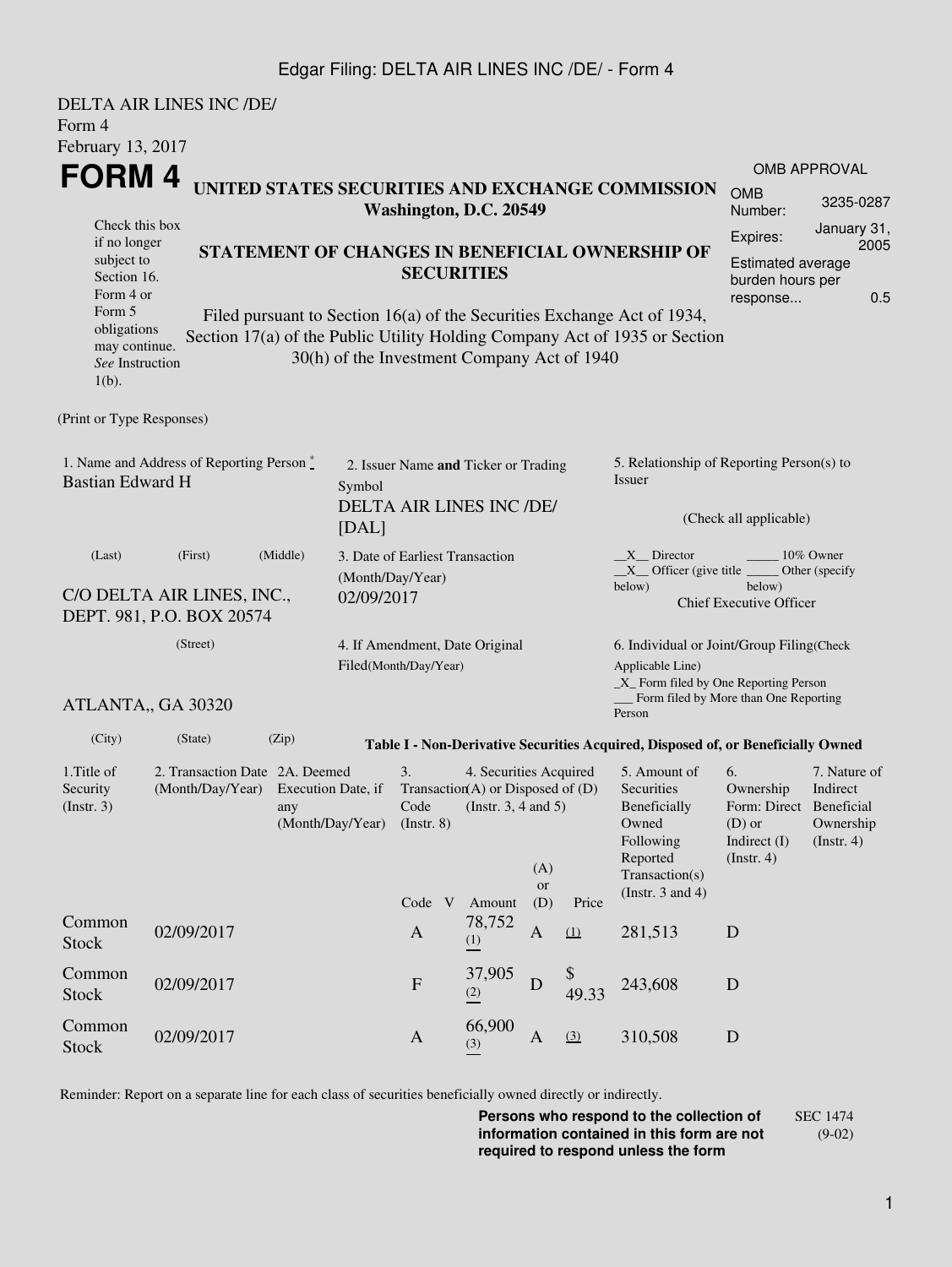### Edgar Filing: DELTA AIR LINES INC /DE/ - Form 4

#### **displays a currently valid OMB control number.**

#### **Table II - Derivative Securities Acquired, Disposed of, or Beneficially Owned (***e.g.***, puts, calls, warrants, options, convertible securities)**

| 1. Title of<br>Derivative<br>Security<br>$($ Instr. 3 $)$ | 2.<br>Conversion<br>or Exercise<br>Price of<br>Derivative<br>Security | 3. Transaction Date 3A. Deemed<br>(Month/Day/Year) | Execution Date, if<br>any<br>(Month/Day/Year) | 4.<br>Code<br>$($ Instr. $8)$ | 5. Number of<br>TransactionDerivative<br>Securities<br>Acquired $(A)$ or<br>Disposed of $(D)$<br>(Instr. $3, 4$ , and<br>5) |     | 6. Date Exercisable and<br><b>Expiration Date</b><br>(Month/Day/Year) |                    | 7. Title and Amour<br><b>Underlying Securi</b><br>(Instr. $3$ and $4$ ) |                    |
|-----------------------------------------------------------|-----------------------------------------------------------------------|----------------------------------------------------|-----------------------------------------------|-------------------------------|-----------------------------------------------------------------------------------------------------------------------------|-----|-----------------------------------------------------------------------|--------------------|-------------------------------------------------------------------------|--------------------|
|                                                           |                                                                       |                                                    |                                               | Code V                        | (A)                                                                                                                         | (D) | Date Exercisable                                                      | Expiration<br>Date | Title                                                                   | Amo<br>Nun<br>Shar |
| Employee<br><b>Stock</b><br>Option<br>(right to<br>buy)   | \$43.61                                                               | 02/09/2017                                         |                                               | $\mathbf{A}$                  | 173,230                                                                                                                     |     | 02/09/2017(4) 02/09/2026                                              |                    | Common<br><b>Stock</b>                                                  | 173                |

# **Reporting Owners**

| <b>Reporting Owner Name / Address</b>                                                            | <b>Relationships</b> |              |                                |       |  |  |  |  |
|--------------------------------------------------------------------------------------------------|----------------------|--------------|--------------------------------|-------|--|--|--|--|
|                                                                                                  | Director             | $10\%$ Owner | Officer                        | Other |  |  |  |  |
| Bastian Edward H<br>C/O DELTA AIR LINES, INC., DEPT. 981<br>P.O. BOX 20574<br>ATLANTA,, GA 30320 | X                    |              | <b>Chief Executive Officer</b> |       |  |  |  |  |
| <b>Signatures</b>                                                                                |                      |              |                                |       |  |  |  |  |
| /s/ Jan M. Davidson as attorney-in-fact for Edward H.<br><b>Bastian</b>                          |                      | 02/13/2017   |                                |       |  |  |  |  |
| **Signature of Reporting Person                                                                  |                      | Date         |                                |       |  |  |  |  |

## **Explanation of Responses:**

- If the form is filed by more than one reporting person,  $\text{see}$  Instruction 4(b)(v).
- **\*\*** Intentional misstatements or omissions of facts constitute Federal Criminal Violations. *See* 18 U.S.C. 1001 and 15 U.S.C. 78ff(a).
- **(1)** 2017. The grant of the performance awards was approved by the Personnel & Compensation Committee of Delta's Board of Directors Settlement of performance awards granted under Delta's 2014 long-term incentive program which were earned effective February 9, (the "Committee") and is exempt from Section 16(b) of the Securities Exchange Act of 1934 under Rule 16b-3(d).

**(2)** program. This withholding was approved by the Committee and is exempt from Section 16(b) of the Securities Exchange Act of 1934 Shares withheld for payment of tax liability upon settlement of the performance awards earned under Delta's 2014 long-term incentive under Rules 16b-3(d)(1) and 16b-3(e).

The Committee granted Mr. Bastian 66,900 shares of restricted common stock under Delta's 2017 long-term incentive program. The

- **(3)** shares will vest pursuant to the terms of the award agreement. This grant was approved by the Committee and is exempt from Section 16(b) of the Securities Exchange Act of 1934 under Rule 16b-3(d).
- **(4)** On February 2, 2016, the Committee granted Mr. Bastian an option to purchase 173,230 shares of common stock. The option vests based on Delta's satisfaction of certain performance criteria. Because the performance criteria were met, the option as to 57,744 shares vested,